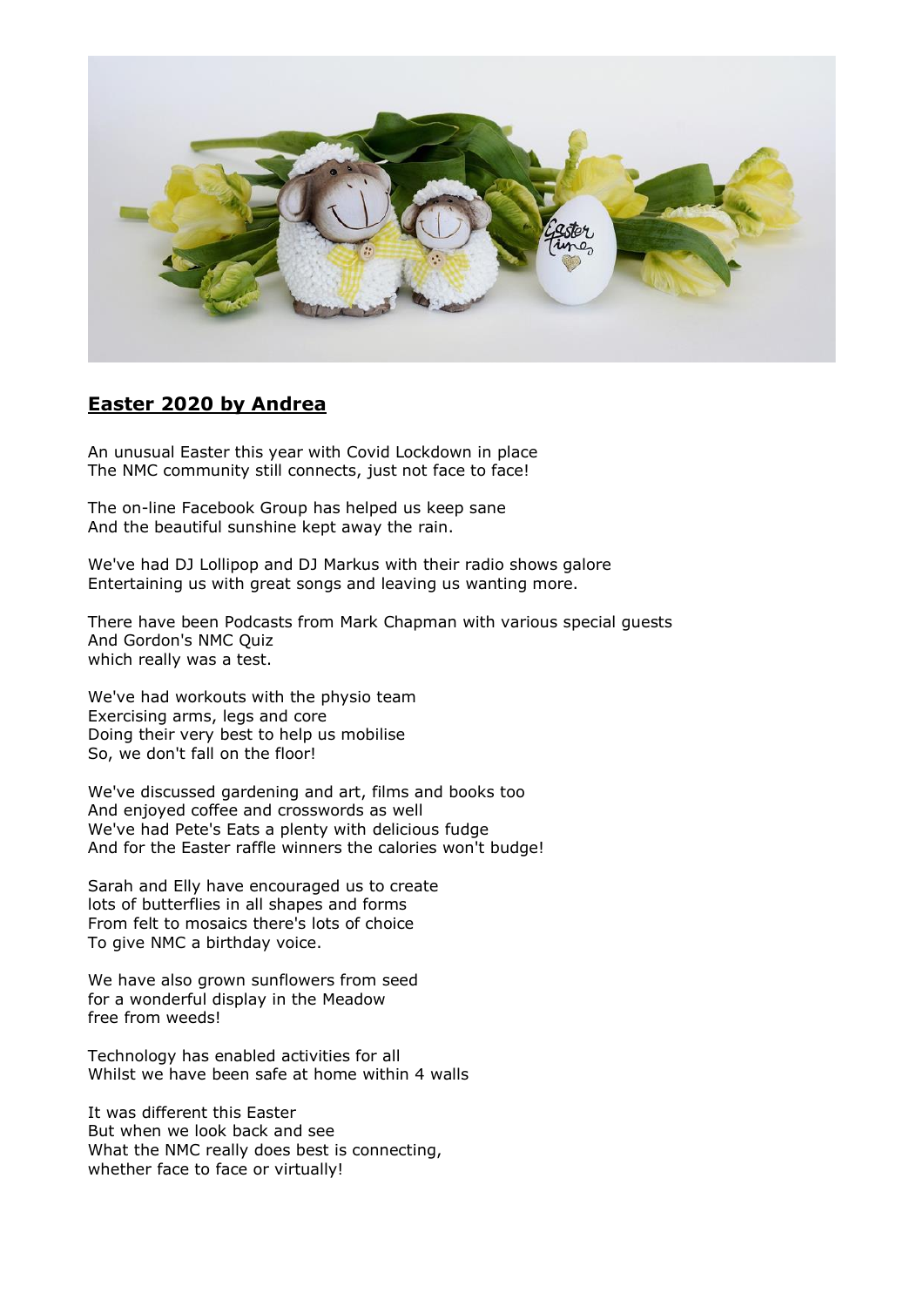# **A Renaissance of Our Own by Nick Adigu Burke**

Often, I reminisce about Easters from my past. I wished I'd cherished those times better, or drew them out, made them last.

I remember the lead up, the beginning of Spring, excited, mouth-watering, expectant for the goodies that bunny would bring. And boy, he didn't disappoint, eggs aplenty - enough chocolate to sink a boat.

But now, in adulthood, I think deeper. I consider Easter and the truth of its meaning. I see Change afoot - a mother (in all but name), a mother giving birth to the beginning and to the end.

It is a time to be spent wisely, to reflect on the lives we wish to live. It is time to leave the shadows of previous incarnations behind, as the Spring leaves behind Winter's cold and bitter throes.

We must grow, sprout out of our pasts like fresh shoots of grass. We must rise from the soil, strong and unspoilt, to complete our renaissance. We must become our dreams, become all we are meant to be.

The end

#### **Easter Tale: by Traceyanne**

We all know of the cute, Easter Bunny, But I know a Tale that's equally funny, 'Bout the wee, elusive, Easter Mouse's, Most of us have them living in our houses! The Bunny arrives carrying eggs by the score, Quickly deposited then back out the door. Cadbury, Galaxy, milk chocolate or dark, Whose is who's being the big question mark? Eggs all divided, then squirreled away, No one's for sharing at the end of the day. One for you, One for me, Now there's a problem, we seem to have three. Wee Mouse's have watched the ensuing foray. This is their time to come out to play. They sneak, tiptoe, into our hidden stores. Under the bed and underwear drawers. Easter egg stashes finally found. Nibbled on plenty without a sound. Bellies all full, a smile on their face. Quick scurry away leaving no trace. Owners return, none the wiser. That's what comes of being an Easter egg Miser! However, playing at Miss Marple, I'm certainly no dummy My Easter Mouse was actually my Mummy!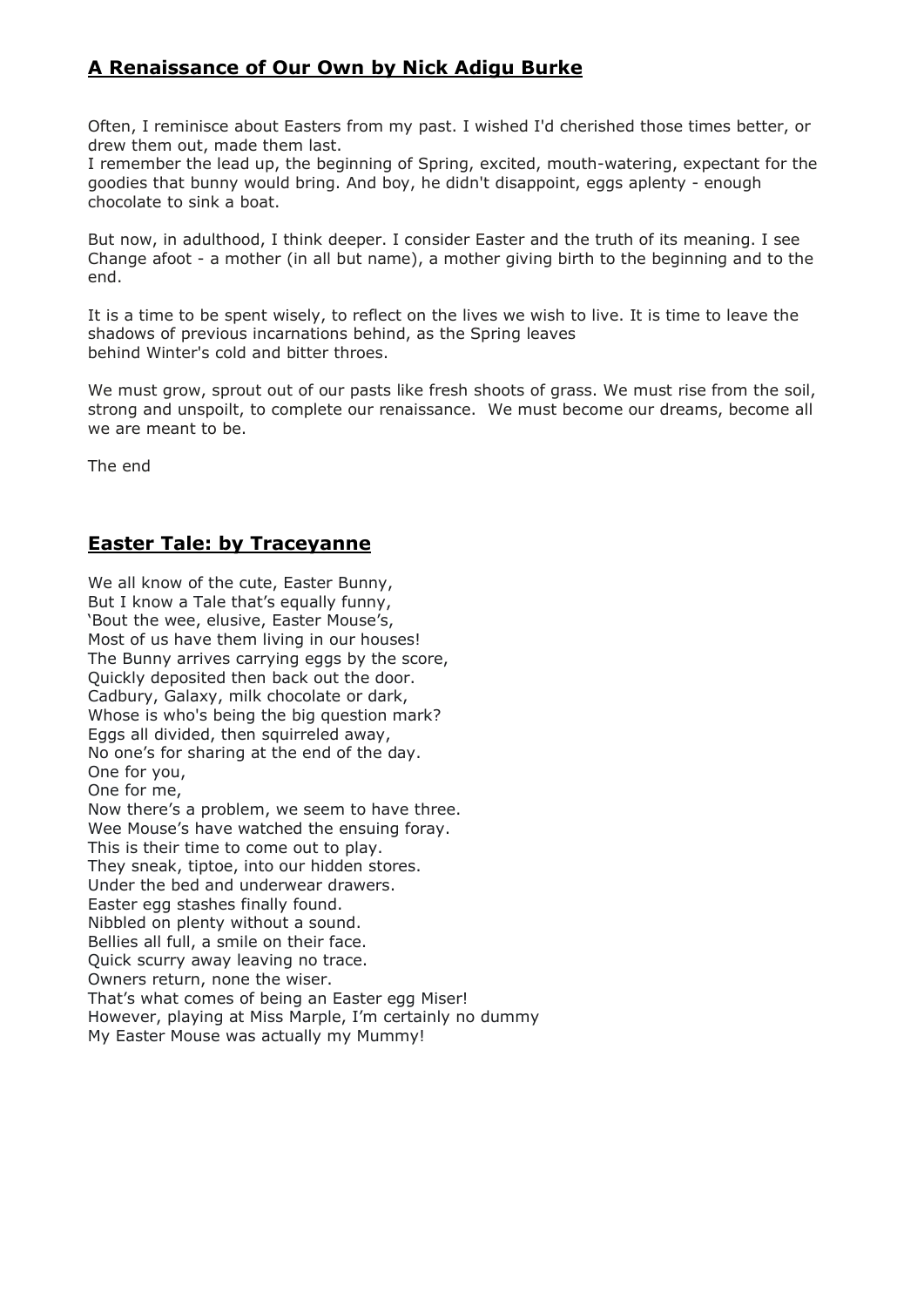# **The Easter Bunny**

Bounding forth comes the Easter Bunny He's terribly fast and terribly funny He brings chocolate eggs for the kids Some in boxes covered with lids The Bunny hides the eggs here and there For the children to find and then to share It really is such fun To be paid a visit by the Eater Bun

### **Easter Time By Lynne Ormandy**

Flowers swaying in the breeze Blossom pink on lofty trees New life is all around In the air and on the ground Frolicking lambs and calves in sheds Birds sitting on their feathered beds Light April showers bring the rain Easter time is here again

### **Chocolate Memories By Lorraine Woolley**

I cherish childhood Easter times Family memories, days gone by Coloured foil on chocolate eggs Cadbury purple, ruby reds Lots of surprises with jelly treats 5 eggs each, too many to eat Mum shouts, "stop you might be sick!" "You won't eat your dinner You'll rot your teeth!" Such happy times and happy days Wonderful memories here to stay

### **EASTER 2020 By Graham Tomlin**

How worthy is an Easter that isolates itself behind leaden skies, distancing itself from swollen rivers, flooded fields and sodden houses of the winter past, shielded from the shouts of children who no longer play. Old, vulnerable faces press against impenetrable double-glazed windows, staring out from their quarantine at divided people and desolate streets, almost everything closed; total disruption; extended families split; scared of meeting each other for fear of infection; normal life discontinued.

Yet, the heavens are unusually unpolluted, reflecting a constant pattern of human existence that is connected to and fixed in our culture. A mindful Venus dominates an evening sky, not too frightened to meet us unlike far-away stars